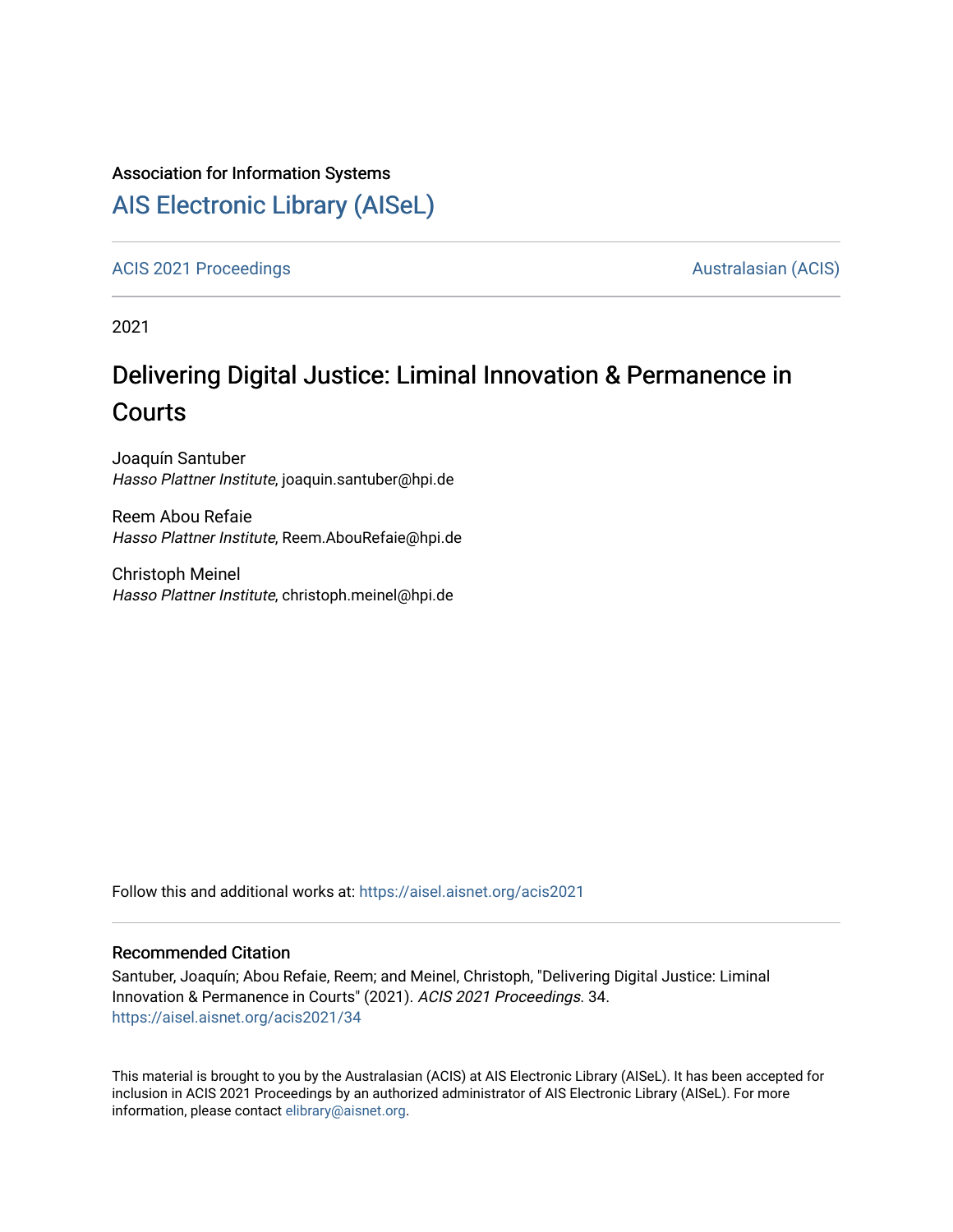# **Delivering Digital Justice: Liminal Innovation & Permanence in Courts**

#### **Full research paper**

#### **Joaquin Santuber**

Hasso-Plattner-Institute Digital Engineering Faculty, University of Potsdam Potsdam, Germany [joaquin.santuber@hpi.de](mailto:joaquin.santuber@hpi.de)

#### **Reem Abou Refaie**

Hasso-Plattner-Institute Digital Engineering Faculty, University of Potsdam Potsdam, Germany [reem.abourefaie@hpi.de](mailto:reem.abourefaie@hpi.de) 

#### **Christoph Meinel**

Hasso-Plattner-Institute Digital Engineering Faculty, University of Potsdam Potsdam, Germany christoph.meinel@hpi.de

### **Abstract**

The digital transformation of public organizations reached a new level during the COVID-19 global pandemic. The delivery of public services leveraged on digital technologies to ensure the continuity of the service. Despite the advances in digital government, little is known about the opportunities and risks posed by such quick responses during the pandemic. In this paper we look at a case study from the public sector in Chilean Courts through a liminal lens. Furthermore, using primarily qualitative interviews (30) conducted over a year, we identify liminal spots, and analyse potential space for liminal innovation, as well as potential risk for those public organizations to stay in a liminal permanence. Our contribution is twofold. Fellow researchers can draw from our case study new theoretical perspectives on public organization, digitalization, and liminality. Practitioners can find characterizations of potential innovation opportunities or the risk of liminal permanence in their organizations.

**Keywords** digital government, liminality, innovation, digital transformation, justice, Chile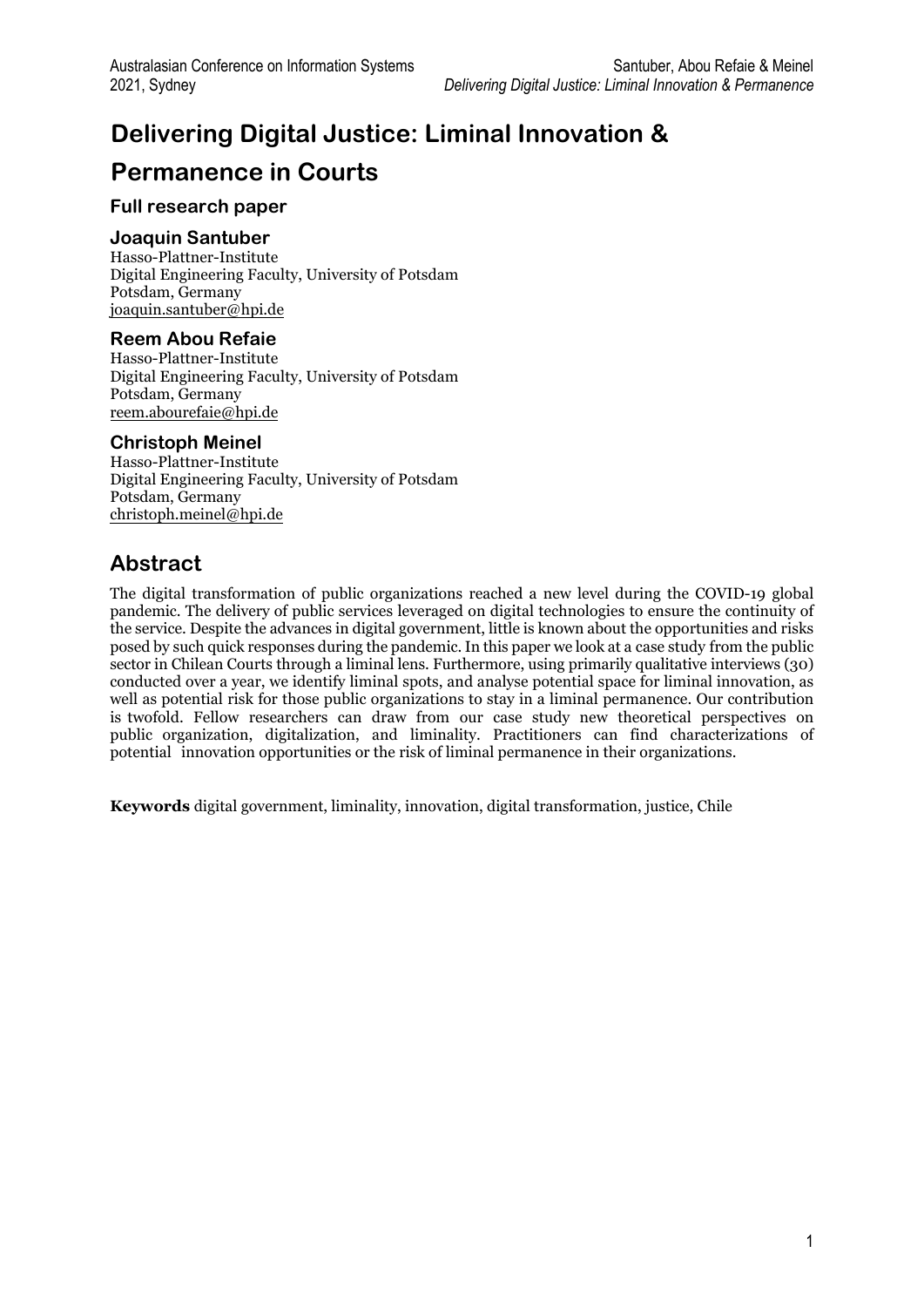# **1 Introduction**

Public service employees adapted their practices to cope with the challenges imposed by a pandemic that hit the world. As a result, the digital transformation of organizations reached a new level during the COVID-19 global pandemic (Orlikowski and Scott 2021). The COVID-19 crisis has taken governments by storm, placing immense pressure on public administrators as they struggled to adapt their practices to the new realities of telework. In this context, the delivery of public services leveraged on digital technologies to ensure the continuity of the service. Considering COVID-19 being a catalyst for innovation, little is known about the opportunities and risks that such quick responses can have in the mid and long term. This is particularly relevant for public organizations, such as the judiciary since solutions adopted in and because of an emergency context can be carried into the "new normal".

Our research leverages from liminal theory and innovation (Orlikowski and Scott 2021; Turner 1974) to explore how an external shock like the COVID-19 crisis affected the configuration of digitalized practices of public sector employees. These transitions over time, can lead to the reshaping of how public services are delivered. We focus on the potential liminal innovation opportunities, as well as risks for liminal permanence in the newly adopted digitalized practices. These digitalized practices are framed within a broader lens of digital transformation in the public sector, whereby technologies affect: organizational change, organizational culture, and the new ways society handles information and demands government services (Dunleavy and Al 2008).

In this paper, we look at a case study from the public sector in Chile using concepts and frameworks from liminality studies. In this regard, the pandemic responses in the Chilean Courts present key features of liminality, such as the suspended norms, uncertainty, ambiguity and lack of defined boundaries. Using qualitative interviews (30) conducted over a year, we identify liminal spots, and analyse potential space for liminal innovation, as well as potential risks that come from public organizations staying in a state of liminal permanence.

RQ: What characterizes opportunities for liminal innovation and potential risks that come from Courts of Justice staying in a state of liminal permanence, in the context of digital transformation of the public sector during the global pandemic?

Our contribution is twofold. Fellow researchers can draw from our case study and discussion new theoretical perspectives on public organization, digitalization and liminality. Practitioners can find characterizations of potential innovation opportunities or the risk of liminal permanence in their organizations. Furthermore, we theorize, in the form of propositions, four adaptive processes that allow public organizations to profit from liminal opportunities, while staying away from risks.

# **2 Foundations and Related Work**

Researching these contemporary events has an interdisciplinary character, therefore requiring a combination of theoretical backgrounds. We draw from two relevant bodies of knowledge: 1) Egovernment literature to understand the most common approaches to study the impact of digital technologies on the public sector; and 2) Liminal theory needed to contextualize the ambiguity brought forth by the coronavirus crisis.

#### **2.1 Digital Transformation and the Impact of Digital Technologies on Public Sector Practices**

Digital transformation is a well-established concept in the private sector where it can be defined as "a process that aims to improve an entity by triggering significant changes to its properties through combinations of information, computing, communication, and connectivity technologies" (Vial 2019, p. 3). However, in the public sector literature, accounts for digital-related changes have been mostly analysed under several varied terms including: "e-government", "digital government" or "transformational government". The concepts themselves are interrelated and share a common perspective on: the examination on how the public sector uses ICTs to enhance service delivery, change organizational processes and culture, as well as its impact on value creation (Mergel et al. 2019).

Most of the e-government literature has been preoccupied not with the creation of new business models or the change in organizational culture but rather with the objectives of making service delivery more efficient, more democratic and accessible to citizens (Arundel et al. 2019; Dawes 2008; Meijer and Bekkers 2015; Yildiz 2007). This dominant strand of the literature focuses mainly on change of government objects, and that change is mostly directed at changing service delivery from offline to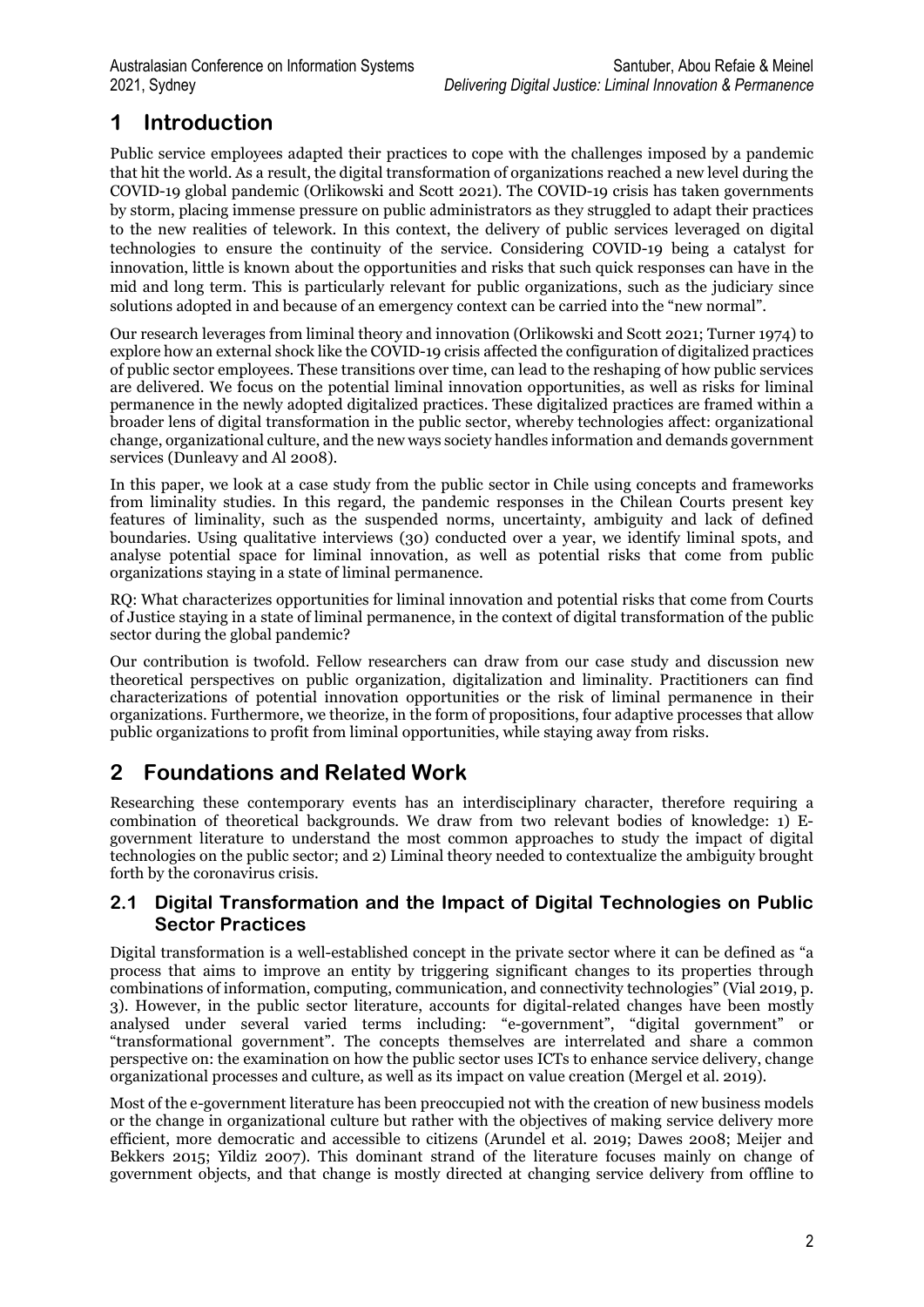online but is still not concerned with re-designing or re-evaluating the purpose, style and practice of service delivery itself. This dichotomous view contributes to the opaqueness of the transformative effect of e-government on public organizations, their environments and their interaction with other stakeholders both internally and externally.

To do that, we draw on two theoretical works that frame the research on the impact of digital technologies on the public sector. The first is Fountain's technology enactment framework (Fountain 2001), which applies an institutional perspective to study the impact of technologies on organizations. Her major contribution lies in the differentiation between objective and enacted technologies. Objective technology incorporates innovations such as the Internet, whereas enacted technology entails the use, design and perception of those technologies by individuals within the organization. From Fountain (2001), we derive that the role of technology therefore differs and is dependent on the organization and what individuals within the organization make out of it. The second is "Digital Era Governance" (Dunleavy 2005; Dunleavy and Al 2008), which argues that technology per se does not change organizations, rather the way organizations work and their use of technologies changes work practices.

#### **2.2 Liminality, Hotspots, Innovation and Permanence**

There is no "right" theory for times of uncertainty and ambiguity we are facing. We take the counsel from recent work by Orlikowski and Scott (2021), suggesting researchers and practitioners move away from "disaster mode" during the COVID-19 pandemic, and look for inspiration in liminal literature, organization learning and adaptive processes resulting from liminal innovation.

Already in 1909, the anthropologist and ethnographer Arnold Van Gennep, pointed out these hallmark transitions and their rituals in the influential book Rites of Passage (1960 (1909)). The stage of liminality was then further explored by Victor Turner, the "betwixt and between" (Turner 1974). A key concept is paradox, every liminal practice begins with a paradox (Turner 1974) or tension (Orlikowski and Scott 2021). The paradox or tension suspends the configurations of a practice in place, opening the liminal space and time. Tensions are the why and how practices are suspended. The paradox or tension makes the past practices and potential future ones incompatible, in a sense that one cannot be enacted together with the other.

From their original application in small scale societies and groups, liminality has been also studied in larger contexts (Thomassen 2009), and recently to the COVID-19 pandemic context, as a global liminality (Boland 2020). Across contexts and scales, a key element for liminality is the suspended normativity created by a paradox (Turner 1974), a blurring of boundaries, distinctions and positions – the anti-structure—and even in times of pandemic the suspension of society itself (Boland 2020). It is important to note that liminality is both a place of potentiality and a place of danger in modern organizations, cultures, and societies (Horvath 2013). On one side, liminality creates a temporary space for generativity, disruption and creativity (Czarniawska and Mazza 2003), while on the other the capacity of liminality to become permanent generating constant uncertainty and disintegration, spirals of imitative behaviour, trickster or cynicism (Horvath 2013; Szakolczai 2017). Moreover, liminal practices can become institutionalized when individuals, organizations and societies cannot reach a post-liminal stability (Szakolczai 2003). In recent IS literature, Orlikowski and Scott propose focusing on liminal innovation in practice, to frame the changes organizations are going through because of the COVID-19 crisis (Orlikowski and Scott 2021).

Particularly relevant for the study of crisis, is the concept of liminal hotspots which are situations or occasions of high tension in which friction or tension between ways of being increases, deepening the state of indeterminacy, leading to paralysis or polarization(Greco and Stenner 2017). We focus on two aspects of liminal practices.

**Liminal innovation** (Mertens 2018). When liminality is not worked through with known practices, individual, organizations and societies can enact a pattern shift that result in new ways of doing-- a third way (Greco and Stenner 2017). The particularity of liminal innovations is that while successfully working it through learns the dynamics of liminal times and spaces, and is able implement new practices and regimes, while experimenting new ways of doing (Mertens 2018). This is the central aspect of liminal innovation, to be able to simultaneously enact a pattern shift, while staying as a liminal practice. Following Mertens, with this, individuals, organizations and societies ensure that "innovations remain malleable, even after implementation" (p. 286). In other words, "liminal innovation, a process entailing iterative experimentation and implementation that explores novel or alternative materializations of established work practices" (Orlikowski and Scott 2021, p. 1).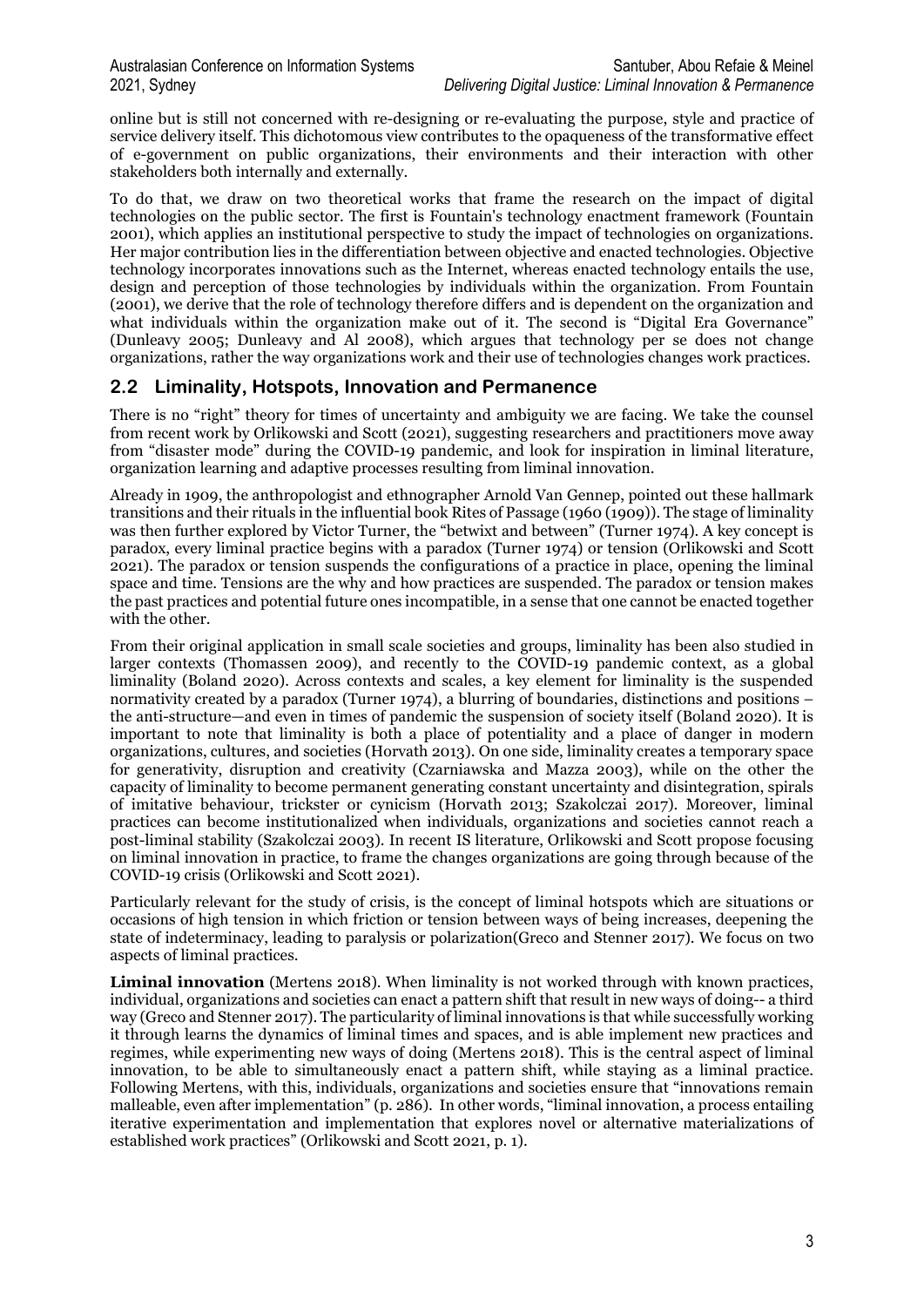**Liminal permanence**, refers to the institutionalization of liminal practices, a constant limbo where individuals, organizations and society stay in a suspended normativity, without boundaries giving and open to the influence of trickster, cynicism and disintegration (Horvath 2013; Szakolczai 2003, 2017).

# **3 Methodology**

Our research approach followed an inductive qualitative research design to understand the efforts of public administrations to adapt and cope with the challenges imposed by a pandemic as digitalized practices of public sector employees, if put together form a series of liminal micro-innovations in the wake of COVID-19 (Yin 2008). We chose this method for three reasons: 1) the novelty of the topic; 2) the lack of prior research on the emergence of online courts and digitalization of justice systems; and 3) the limited research applying the concept of liminality to the provision of public services (Maron 2021).

### **3.1 Case Study Context**

The case study is drawn from the Latin American country; Chile', where we derive insights from the Justice System. We chose the case for two main reasons: 1) Access to a variety of government stakeholders, who provide first-hand insights to the public sector's utilization of digital technologies during the COVID-19 crisis and; 2) Important documents readily available through our partner institutions.

We conducted an in-depth study of the courts of justices digitalised practices and transformation of the judicial service delivery. In this context, we were able to secure a research cooperation with the Supreme Court to study the role of digital technology in the emergency responses during COVID-19 in Chile. The Chilean judiciary system —Poder Judicial de Chile— is a unitary organization that operates across the country, in contrast to federal courts system. This means, that it is one body with a high territorial distribution that serves a population of 18 million citizens. It is composed by the Supreme Court, 17 Courts of Appeals and 448 courts of first instance, with a total of 1490 judges and more than 11.000 employees.

Like the rest of the world, Courts were hit by COVID-19 and in reaction, they experienced strict lockdowns forcing them to completely change their work modality in the matter of days. Due to the emergent phenomena of study, and the evolving situation (a moving target) a case study approach provided us with the flexibility to adapt to the changing practices under study. At the same time, we chose case-study because of the rich and expressive data that comes out when talking to people, even via videoconference. This trust element, plus an empathetic position was key to the success of the study.

### **3.2 Data Collection**

To obtain an adequate set of interviewees we used snowball sampling (Myers and Newman 2007), which we stopped when we reached saturation of a specific perspective (e.g., different agencies, departments). In detail, we conducted two rounds of interviews: 1) An explorative, open first round to gather rich information on the overall context and goals of targeted institutions from April 2020 to April 2021; and 2) A focused second round to understand the digitalised practices in the context of the increased introduction of digital/ICT technologies in public organizations. We recruited interviewees from court members and auxiliary institutions (n= 30). The first interview round was during April/May 2020, while the second took place during July/August 2020, and in January/March 2021.

To triangulate our findings, we utilized multiple data sources including digital regulations, national strategies and pandemic related laws. Especially relevant for this paper, was the observation of public social media activity by the organizations object of the case studies. These documents and social media channels (website and their official social media channels such as YouTube, Facebook, Instagram, and Twitter) are publicly available data sources. Due to the limitations imposed by the pandemic, all interviews were conducted remotely via Zoom and recorded (audio and video) with the informed consent of the interviewee. The integrity of our data was ensured by working exclusively with recorded and transcribed interviews. After every interview, the video/audio recording of the interview was uploaded to a shared cloud storage and discussed between the two researchers in charge of conducting the interviews for each case study.

### **3.3 Data Management and Analysis**

Recognizing the nascent stage of topic knowledge, we adopted a predominately inductive approach. Moreover, we collected and analysed data iteratively, shifting between empirical data and theoretical concepts in a cycle between interviewing, transcribing, analysing, and checking back with the theoretic body of knowledge and our focus on the liminal practices emerging due to COVID-19.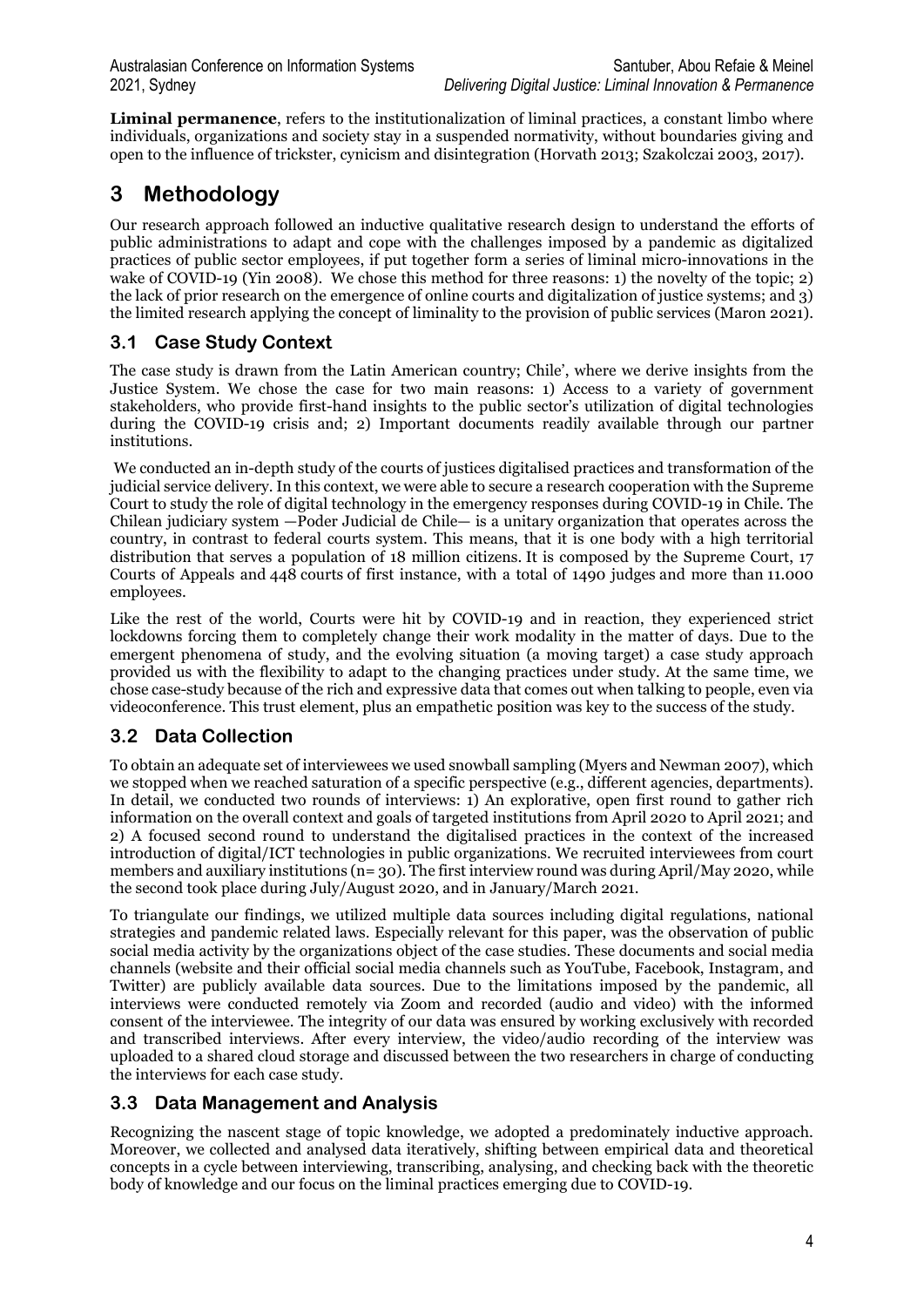To analyse the data, we pursued a step-wise coding which consisted of open, axial, and selective coding in order to elaborate on digitalized practices and patterns undertaken by public sector employees in their response to COVID-19 (Strauss and Corbin 1990; Urquhart 2012). After the first round of interview write-ups and summaries, we employed the open-coding stage to generate first codes, which were used to condense the transcripts and obtain an initial overview of all case data (Yin 2008). Codes were initially developed inductively due to the novelty of the topic, with an emphasis on social and material entanglement.

During coding, we corroborated the detailed insights derived from analysing the interviews by constantly comparing and triangulating these insights with the results obtained from the videos of online hearings and legal documents material (Charmaz 2006). To do this in a systematic way, we used ATLAS.ti as our computer-assisted qualitative data analysis software. The interviews were conducted, transcribed and analysed in Spanish. We later translated it using Deepl software, checked, and corrected afterwards.

## **4 Findings**

#### **4.1 From Suspended Normativity to Micro Innovations: Delivering Justice from Home**

In the wake of COVID-19, remote-work practices were put in place by the Courts – days before the national lockdown. Courts faced the tension between not having proper digital infrastructure to work from home and the push from certain groups to call for a "judicial holiday" until the pandemic was over. However, the notion of public service prevailed and the continuity of the service was prioritized. What followed was a rush to setup the Court to work remotely using digital means. Without much planning, *"it was a Wednesday it was said: on Monday no one shows up at the Courthouse. So we had two days to get organized, no more. Who would take the computers from work to home or who would take the personal computers to the office to be setup [to work remotely]. Two days and we never came back." (Civil Court Staff 4)*

Facing a pragmatic tension, the lack of computers to work from home, there were two alternatives. First, the use of privately owned computers from civil servants setup with the Court's platform. Second, due to the extraordinary circumstances, judges allowed staff members to get their desktop computers from the office to their homes. Solving the hardware issue, quick adaptation to the emergence of online courts was possible because of a series of concrete steps taken by the judiciary to foster the digitalization of judicial practices during the previous decade.

A milestone in the digitalization of their practices, is the "Nueva Ley de Tramitación Electrónica 20.886" from 2015 (New Law of e-Procedure), which set in motion the digitalization of judicial service delivery. This established a new digital platform to manage judicial proceedings, exchange, storage, and access of procedure documents. From that moment on, all new proceedings were stored digitally and could be accessed remotely via the platform. This legal reform introduced an e-folder, e-signature, and a web platform as a user touchpoint which makes judicial activities publicly available via a unified online interface ("Oficina Judicial Virtual" n.d.). At the same time, it created a single platform for courts to draft online, or upload documents related to the trial. Since, 2015 this has been the central place for documents. However, the delivery of justice as a service, extends beyond written documents, a focal point being the hearings in courtrooms. These have remained largely unaffected by digitalization of the judiciary, until the COVID-19 pandemic hit. However, those first steps were crucial: *"I am grateful and thankful for the impetus that was given to the civil courts to finally have electronic proceeding. The Electronic Proceeding Act made it possible for us to work with an electronic system today. If it weren't for that, I don't even want to think what we would do, because today [during the crisis] the processing of all cases is done digitally." (*Civil Judge)

Regarding social media, already in 2013, the Supreme Court approved the "communications policy and strategy" and started progressively using different social media platforms as they became relevant (Facebook, Twitter, YouTube and lately Instagram). In 2018, modifications to the communications policy were introduced encouraging the intensive use of social media platforms.

Despite of the preparation efforts, some of the digital capabilities installed were not in use. For example, a VPN was installed for some staff members during a period of social violence during 2019, however after the situation passed it was no longer used: "*in October (2019), as a result of the social outbreak, an attempt was made to implement this remote system (VPN). It was already implemented in some cases, but not all of them used it. In fact, there were very few who used it. They did install it, but they*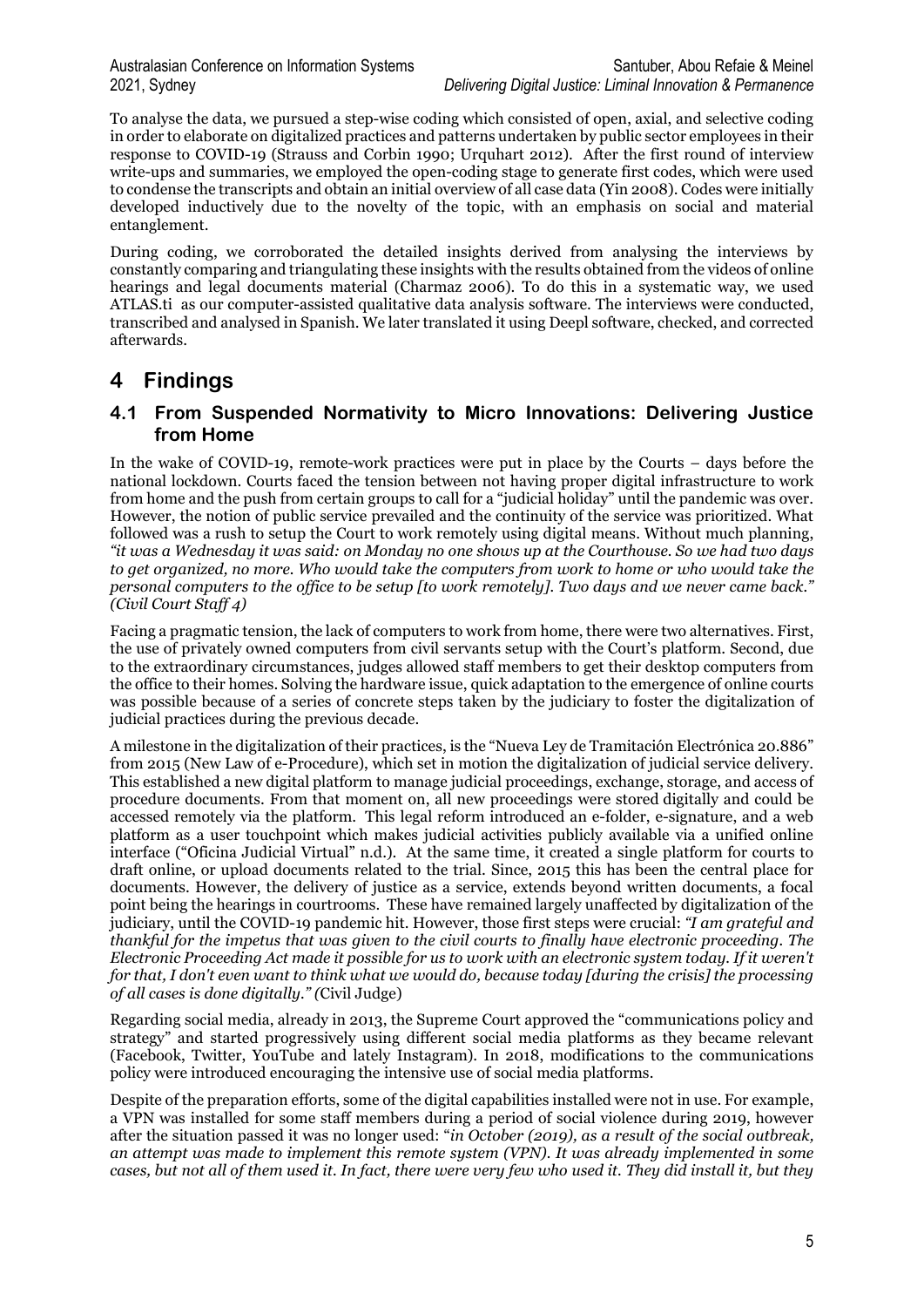*didn't use it"* (Civil Courts Staff 1). Without that previous experience, the quick transition to remote work in the courts, would have not been possible in the way it was implemented.

#### **4.1.1 Online justice as a transitory solution and the risk of permanence**

Because the priority was the continuity of the service, extraordinary means were employed to make it happen. Since, initially the timeframe was three months, many decisions were adopted because of its temporary nature, and more complex issues were avoided – or postponed. In this sense, with the use of online hearings via videoconference, questions of due process, data privacy and cybersecurity were postponed for the sake of the continuity of the service. The experimental character of these quick innovations is reflected in the following quote:

"[at the beginning] the court did not have a Zoom account. We had to operate with a private Zoom pro account of another person and that person had to accept us [to the call] as a court., The court did not have an account until later. After that, now all the courts have an account, but at that time nobody believes how it was an experiment. It was like let's do it and if it works, it will be used" (Civil Court Staff 2)

The goal was twofold, on one side keeping people away from crowds in courts, and on the other to ease the transition to doing that paperwork online. In this second sense, the now digital judicial services were facing unprecedent demand from end users that are not frequently engaged with the judicial practices citizens. Facing that challenge, many IT solutions were quickly introduced in different courts, especially for those reasons – even though they did not have explicit authorization.

"They were very agile in establishing digital communication channels, since not everyone could go in person. Even, for example, IT admins from each court, created their own webpages without the authorization of the Judiciary. But it was like the urgency, the pandemic for people to be able to communicate, to communicate, so that they could be attended." (Communications Dept. Center)

Those specific solutions were added to the existing temporary video conferencing workarounds, enlarging the "patchwork style" of the judiciary's digital platform. Against this background, in April 2021 the government sent to the parliament a long-awaited reform of the civil justice that leverages the momentum of the times to put the reform of a system more than 118 years old. The project to be discussed, introduces among many other changes to the digitally enabled possibilities that were experimented on during the pandemic such as online hearings. Similarly, the judiciary has used this window to improve their digital service delivery. The situations emerging from the pandemic restrictions, revealed several gaps in digitalizing practices in the court. Many improvements were quickly implemented on the way and in parallel to ensure the continuity of the service.

"In the use of new technologies […] the pandemic forced us to improve our process, to establish the remote work system. Today there are 11,000 employees and we are all connected to this platform. The use of videoconferencing is common both at the daily work level as well as hosting the hearings." (Communications Dept.)

In this context, during the last quarter of the 2020 the judiciary launched a beta version of a unified platform, that integrates the different online services. The former web portal dated from 2014, from the time when the judiciary was preparing for the e-proceedings platform. On April 1<sup>st</sup> 2021, the new platform was officially adopted. Among other features, the new web platform makes available all information that could be found in the courthouse, specifically a "virtual courthouse" for every court in the country. From there, users can check the hearings of the day and access them via the zoom link provided in the "virtual court room". In this quick setup of online courts, social media played a central role.

#### **4.1.2 Using Social Media in Courts: Justice in Your Smartphone**

Since 2013, the Judiciary has a centralized social media and communication strategy, using different digital platforms as they became relevant: Facebook, twitter, YouTube, Instagram. This is centralized in a large spatially extended organization. This long-term effort helped the judiciary to create a strong base of followers, mostly to communicate judicial news and as a crisis "intelligence" source. Furthermore, the use of social media created a direct channel with citizens that allowed the judiciary to "control" the message being delivered – as opposed to being filtered, trimmed and recomposed by journalists from traditional media channels and the press.

During COVID-19 a new story emerged. In a highly volatile courts operations, quick, direct, and effective communication with users became crucial. The large network of users, followers and contacts in social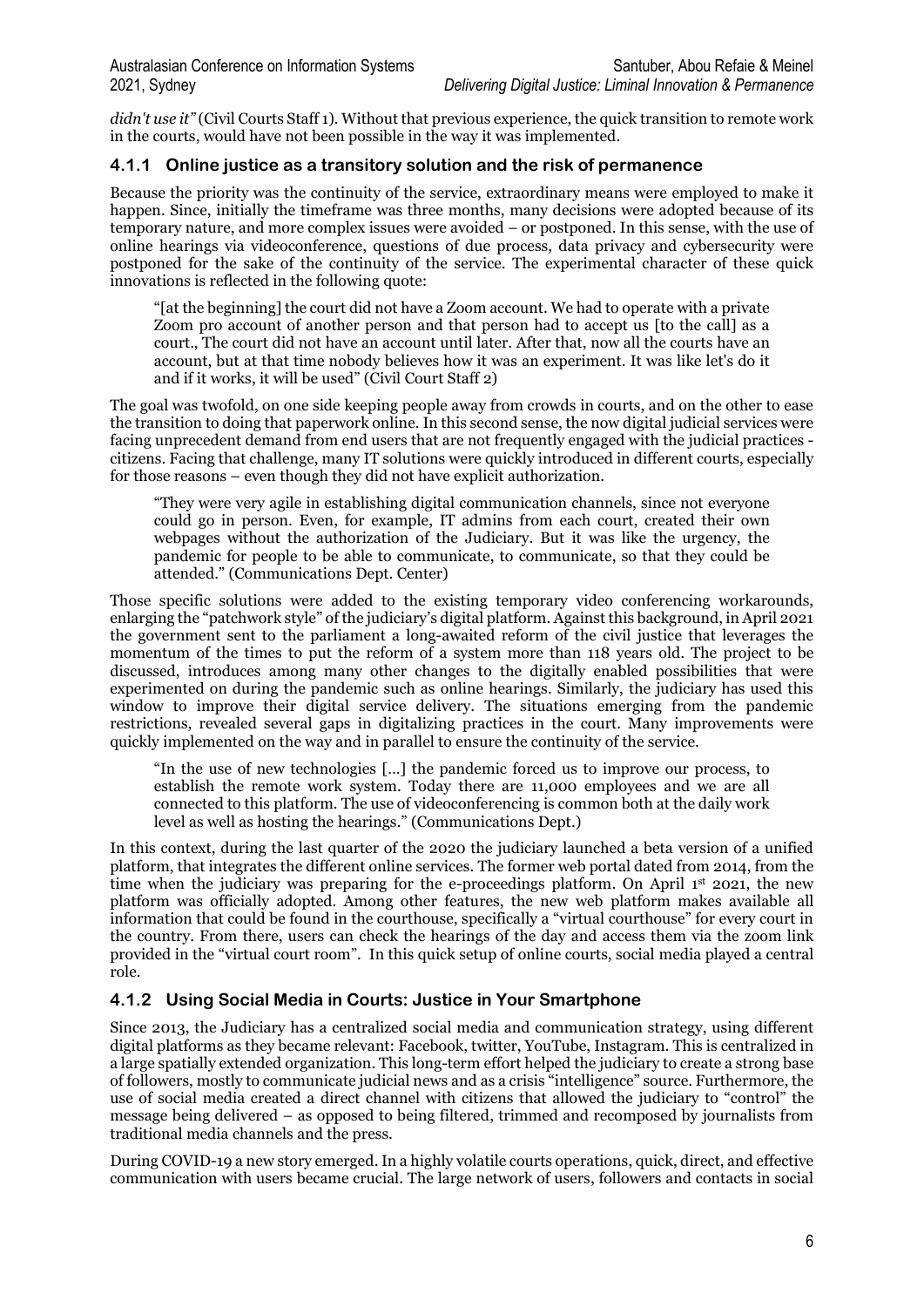media platforms built during the previous 8 years, served as the basis – and convenient ally-- to an organization on the move. With the pandemic outbreak, […] the *Communications Department became a customer's service. In other words, we were all over the place. Everybody called us. People were calling as if we were an information office, and not the communications directorate*." (Communication Dept.)

Their new tasks included communicating changes related to opening hours, procedural or legal related helpdesk services. Even more, in the absence of a physical "helpdesk", the contact point for citizens was no longer the courtroom or hotline, but social media channels. *"The attention to the public, which used to be a counter service, became absolutely social networks" (Communication Dept.)*. That can be seen also in numbers, going from 3,000 inquiries to 13,000 during 2020.

Furthermore, in such uncertain times, it also served internally as a communication tool among employees; sometimes more effective than the intranet. *"Sometimes, our social media platform is the most effective in reaching more people, more effective even than the intranet [for internal communications]" (Communications Dept. Head of Social Media).* This relates to the pervasiveness of digital technology and social media. In this sense, internal communications organization-wide, were achieved via social media, even though they are not necessarily intended for those purposes: *"it is not that at five o'clock in the afternoon you stop being a civil servant. You go home and at night you check your Facebook and you like to look it up. Knowing what happened in the judiciary during the day and seeing that you were the protagonist of something" (Communication Dept. Vice-director)* 

Moreover, in the context of the pandemic, the government was pushed by Congress to allow the use of 10% of the individual pension funds, to be used as a financial aid for families. In concrete, millions of citizens could claim back the 10% of the money originally saved for pensions. So far, the courts were not affected. However, and without coordination, the same law included an article allowing a parent with pending alimony (court ordered payments to provide for children or spouse with lower income), to freeze the transaction and be paid directly from the 10% of the pension fund of the debtor parent or spouse. This had a tremendous impact on the operation of the remote family court. It created a potential crisis situation of similar magnitude to that of pandemic itself. The expectation of long-awaited payments to become a reality, drove people to the closed court rooms seeking answers on how, when and where to do it, creating a sanitary hotspot. Against this background, a judiciary at the edge leveraged the large social networks followers base (220.000 followers on Facebook), and setup a program called "Jueces en Línea", in which judges would answers questions from people directly via Facebook Live. People did not need to go to the courtroom to ask questions, instead to the Courts Facebook page to interact directly with a judge that would deal with their cases.

"We broadcasted that program every week. We had a minister, or a judge and we interviewed them live. So the questions were coming in minute by minute, second by second [via Facebook Live] […before] we didn't have this interaction that we achieved last year (2020) that was from the person who is at home or on the public transport and just goes online and asks [the judge] that question, read it and answers it right away"

The use of digital means to engage with citizens brought justice closer to citizens, yet it also posed a risk to leave out segments of the population with a lower penetration of digital devices. In this context, in April 2021 the judiciary approved a protocol to promote the access to justice for the elderly people. Among many considerations, the digitalization of the judicial services is one of them.

## **5 Discussion**

These experiences and stories from court members in Chile' are spots of small-scale innovation (summarized in figure 1). In the liminal situation of passing from everyday office work to home-office, and in-person service delivery to online suspended the normativity of their practices and policies. The uncertainty generated because of the pandemic made space for micro-innovations that were critical to the continuity of the service. As seen in the case study, practices, norms, and roles are suspended and boundaries become blurry. This opens spaces for new practices; new ways of doing that were not possible in a pre-pandemic configuration. We discuss those micro-innovations which, if put together, can lead to the reshaping of work practices at the organizational level in ways that were not possible without ICT (Fountain, 2004; Bannister & Conolly, 2012).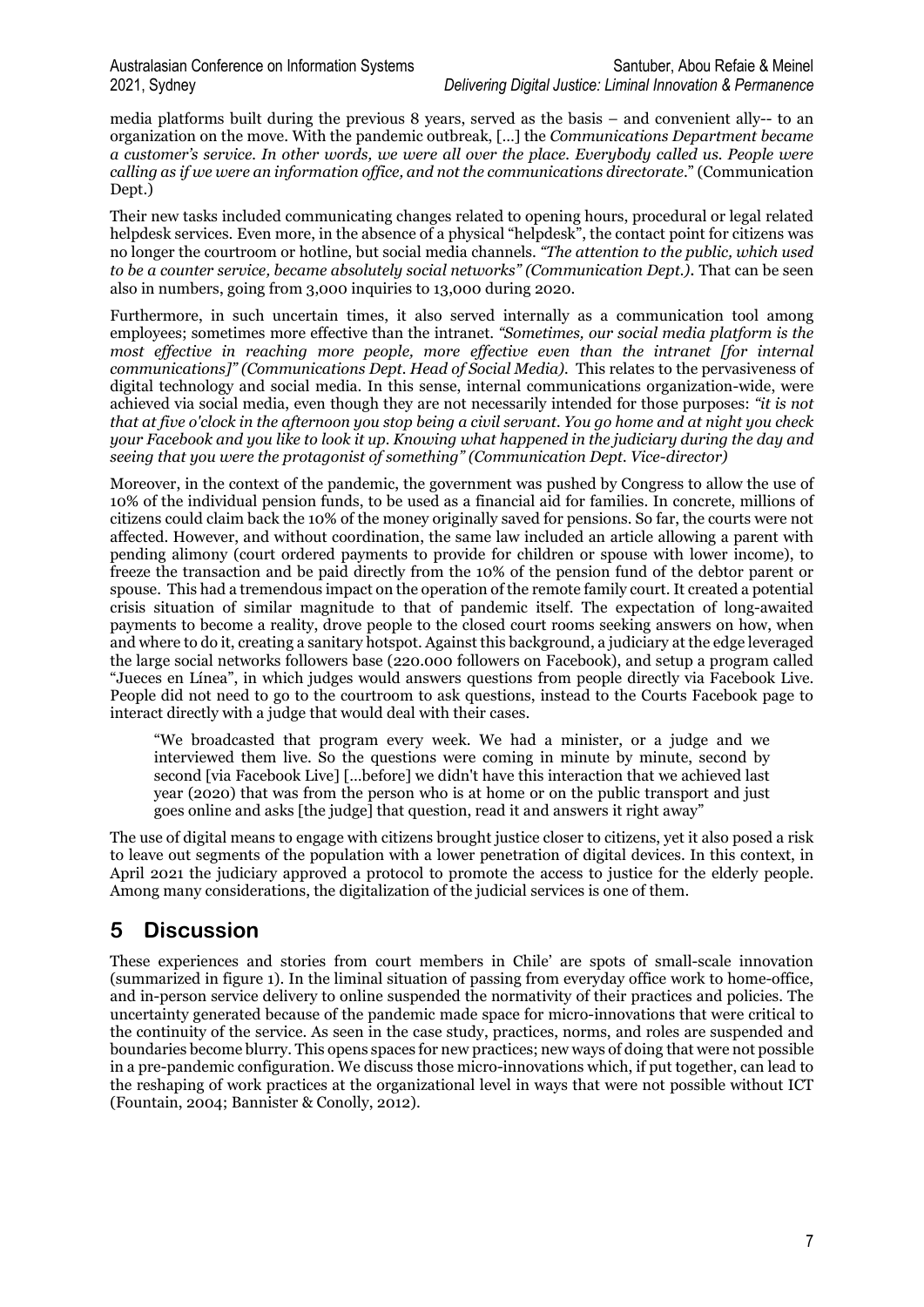

*Fig 1. Visual representation of findings of case study from Chile* 

#### **5.1 Pre-pandemic Digitalization Efforts: Initial Liminality**

In the Chilean Courts, the e-Proceeding reform (2015) represented significant steps towards digitalization of document exchange. Yet, a large portion of the practice remained unaffected by the changes, such as the civil courts. Thus, it was a hybrid system, using digital means with a process dating 108 years back. While this was a big stride towards electronic government, the court employees were dealing with incremental infrastructure and process developments needed to enable the transition to online services.

A pre-pandemic liminality feature in the Chilean courts is where the judiciary members got the Court's platform installed in their private computers. Another example of liminality that was brought about before the COVID-19 crisis, is the VPN access configuration. Although, this work protocol was in place since 2019, not all court employees were allowed to make use of it as it contradicted dominant rules dictating work from the office. This led to a polarization among the different sectors depending on the openness and flexibility of the management, hence employees swaying between working from the office and using VPN access only when explicitly instructed to work from another location.

#### **5.2 Opportunities for Liminal Innovation**

When COVID-19 hit, it intensified the liminality already in place as the public sectors in question were neither fully digitally configured nor fully reliant on paper and in-person interactions. Their digitalized practices were in between and so when the crisis caused an unprecedented suspension of normativity, they were forced to either reconfigure their digitalized practices for public services to prevail or fall paralysed under the weight of the challenge (Greco and Stenner 2017). The case study exhibits a series of shifts in digitalized practices whereby public sector employees quickly adopted new practices, regimes, and experimented with new ways of doing (Mertens 2018; Orlikowski and Scott 2021). This aspect of liminal innovation is centred on the public sector employees' ability to simultaneously enact the pattern shift, while staying as a liminal practice.

#### **5.2.1 Delivering Justice Online**

The efforts exerted in order to adapt to remote work, show a series of shifts in practice. One example is with the 10% of the pension funds, in which a financial aid measure forced the judiciary to create novel services online. Furthermore, leveraging on ready to use software like Zoom and their IT department, they were able to adopt the practices without interrupting the service. Moreover, the Chilean judiciary, after a year of many isolated innovation sprouts, integrated their service in one unified platform launched on the go.

#### **5.2.2 Leveraging of Social Media Tools**

Court employees leveraged social media tools in two main ways, for internal and external communications. This was reflected in the use of social media for internal purposes, replacing the intranet as the communication channel. The judiciary used their existing base of followers to interact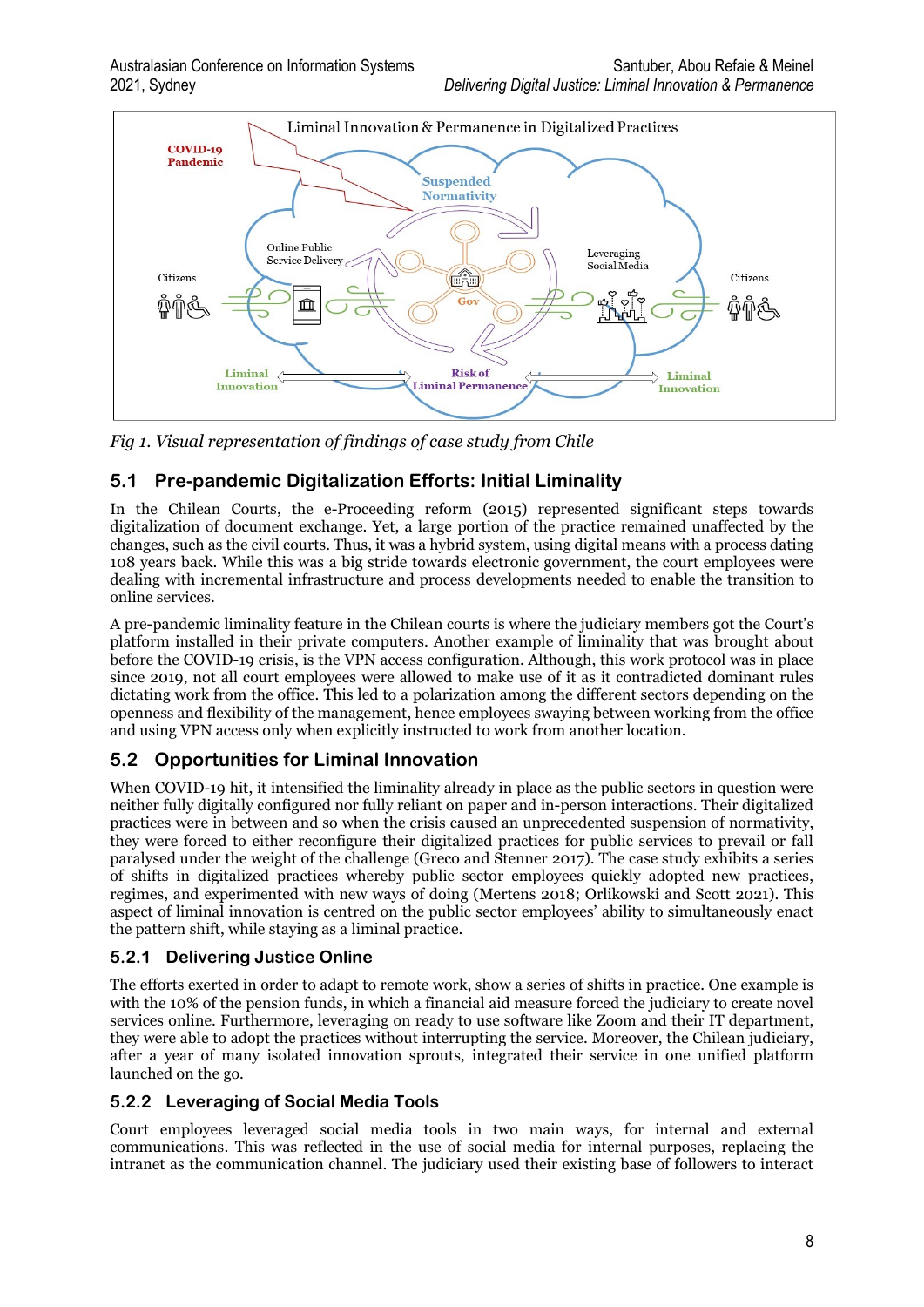with citizens, on the court's operations. While implementing this new channel to users, they tried out new formats, by having judges on Facebook Live answering directly to questions posted by users.

#### **5.3 Risk of Liminal Permanence**

Based on Horvath (2013), liminality is both a place of potentiality a place of danger in modern organizations, cultures, and societies. Drawing on the experiences in Chilean Courts, we found that there is potential for liminality to become permanent generating constant uncertainty (Horvath, 2013; Á. Szakolczai, 2017).

#### **5.3.1 Interagency Conflict and Turf Wars**

The efforts to cope with the crisis led to bypassing the traditional over-the-counter customer service in every local Court. Without access to the Court building this role was assumed by the communications department, in charge of social media in the Chilean courts. By directing "customer service" to social media channels from a centralized department, they reconfigured a mandate given to the local Courts to provide "customer service" over the counter. If these experiments proved successful, this might become a permanent practice and so potentially rendering existing agencies irrelevant and triggering existential tensions (Orlikowski & Scott, 2021).

#### **5.3.2 Cutting Corners and Postponing Answers at the Expense of Quality Services**

The experimental implementation of videoconferencing platform Zoom, while successful in keeping the continuity of Court procedures, it also raises questions of due process, transparency, trust on the systems, data privacy, cybersecurity, etc. --which remain unanswered. Although, this shift in practice proved useful in time of crisis, the risk of it becoming a permanent practice can potentially reduce usercentricity, fundamental rights and hamper the quality of the services in the long-run.

| <b>Metaphor</b> | <b>Phase</b>                                                                                                     | <b>Adaptive Process</b>                                                                                                                                                                                               | <b>Example</b>                                                                                              |
|-----------------|------------------------------------------------------------------------------------------------------------------|-----------------------------------------------------------------------------------------------------------------------------------------------------------------------------------------------------------------------|-------------------------------------------------------------------------------------------------------------|
|                 | P <sub>1</sub> :Pre-<br>pandemic<br>digitalization<br>efforts<br>and<br>pandemic.<br><b>Troubled waters</b>      | The digitalization of public sector<br>organizations, present features of<br>liminality that are increased in the<br>context of<br>uncertain<br>external<br>situations (pandemic)                                     | e-Proceeding<br>platform                                                                                    |
|                 | P2:Short<br>term<br>the<br>strategy:<br>buoy,<br>rescue<br>staying afloat.                                       | The<br>implementation of not-fully<br>compliant, unfinished (beta versions),<br>value-conflicting digital solutions is<br>necessary to continue providing the<br>service.                                             | social<br>Zoom,<br>media<br>monopolizing<br>communications                                                  |
|                 | P <sub>3</sub> :Mid-term<br>life<br>strategy:<br>jacket, learning<br>to swim though<br>liminal<br>the<br>hotspot | By adopting a testing mindset, public<br>should<br>organizations<br>learn<br>to<br>liminal<br>engineer<br>hotspots<br>as<br>experimental ground to innovate and<br>understand what works and what<br>does not work.   | Civil<br>Justice<br>Reform<br>Project<br>(Chile,<br>April<br>Unified<br>2021,<br>Judicial<br>Web<br>Portal. |
|                 | P <sub>4</sub> :Long-term<br>strategy:<br>free<br>swimming                                                       | From the learnings, and evaluations<br>of the practices enacted during the<br>liminal hotspots, public organization<br>can redesign their practices (rituals)<br>allow for liminal innovation<br>to<br>opportunities. | (Future research)                                                                                           |

*Table 1. Summary of theoretical contribution and propositions*

### **5.4 Theoretical Contribution**

#### **5.4.1 Propositions:**

1) Situations of uncertainty, such as a global pandemic, increase the liminal features and makes them more visible, creating hotspots of innovation. Public organizations should learn the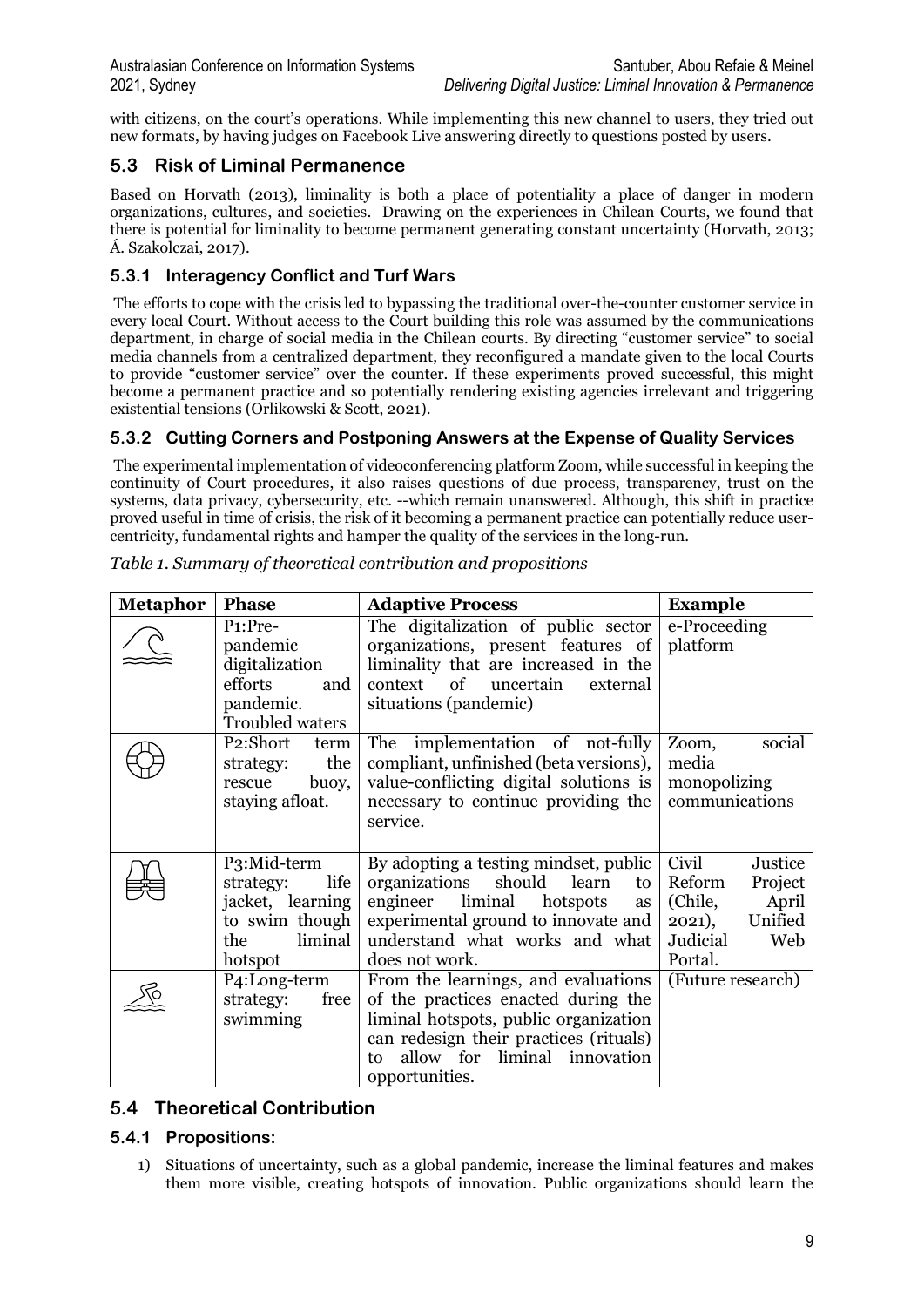different liminal features, experiment, and profit from open spaces for creativity and innovation created by the uncertain situation.

- 2) In these situations, public organizations should leverage from rapid digital technology adoption to prevent paralysis. However, to achieve long-term solutions, public sector organizations need to enact purposeful regulation and necessary technical development, to avoid the risk of permanence of exceptional solutions.
- 3) Public sector organizations should account for already present features of liminality in digital transformation and innovation. In this sense, they need to find ways of "engineering" or creating organizational practices (rituals) to open liminal spaces for innovation (suspended normativity) while providing safe and controlled environments to explore.
- 4) In a post-liminal phase (long term), public organizations can harvest the outcomes of liminal innovations resulting from several passing through. Moreover, to develop the ability to move in and out from liminal spaces as an innovation practice (see Table 1).

## **6 Conclusion, Limitations and Future Research**

In this paper we presented a case study on digital innovation in Chilean Courts. Focusing on digital practices, we characterized the context during COVID-19 as a liminal space and time. In this context dominated by uncertainty, the adoption of digital technologies allowed the two public organizations to continue their services. We provided vivid examples through quotations and analysed them by pointing at liminal innovation opportunities and risk of liminal permanence. Furthermore, we elaborated on four propositions of adaptive processes at the crossroads of digital government and liminality.

An important limitation we would like to address is on the long-term effects of liminal innovation. Due to the current status of the pandemic, it is still early to assess some post-liminal dynamics as theorized in the previous section. However, literature from other fields has shown some patterns on the opportunities and risks of liminality. Future research is necessary to characterize how those manifested patterns of digitalized practices in public organizations develop overtime. Furthermore, we presented a particular context without aiming to generalize. Instead, we explore how particular practices are enacted in a bigger picture of digitalization of governments during a pandemic. Understanding the emergence of digitalized practices in the public sector, has a significant relevance to designing better systems that affect the everyday lives of citizens.

## **7 References**

- Arundel, A., Bloch, C., and Ferguson, B. 2019. "Advancing Innovation in the Public Sector: Aligning Innovation Measurement with Policy Goals," *Research Policy* (48:3), pp. 789–798. (https://doi.org/10.1016/j.respol.2018.12.001).
- Boland, T. 2020. "Global Liminality: The Pandemic as Anti-Structure. Introduction to the Special Issue,"<br>*International* Political *Anthropology* (13:1), pp. 5–12. *Anthropology* (13:1), pp. 5–12. (https://doi.org/10.5281/zenodo.3766239).
- Charmaz, K. 2006. *Constructing Grounded Theory: A Practical Guide through Qualitative Analysis*, SAGE.
- Czarniawska, B., and Mazza, C. 2003. "Consulting as a Liminal Space," *Human Relations* (56:3), SAGE Publications Ltd, pp. 267–290. (https://doi.org/10.1177/0018726703056003612).
- Dawes, S. S. 2008. "The Evolution and Continuing Challenges of E-Governance," *Public Administration Review* (68), pp. S86–S102. (https://doi.org/10.1111/j.1540-6210.2008.00981.x).
- Dunleavy, P. 2005. "New Public Management Is Dead--Long Live Digital-Era Governance," *Journal of Public Administration Research and Theory* (16:3), pp. 467–494. (https://doi.org/10.1093/jopart/mui057).
- Dunleavy, P., and Al, E. 2008. *Digital Era Governance : IT Corporations, the State, and e-Government*, Oxford University Press, , Cop.
- Fountain, J. E. 2001. *Building the Virtual State : Information Technology and Institutional Change*, Brookings Institution Press.

van Gennep, A. 1960. *The Rites of Passage*, Psychology Press.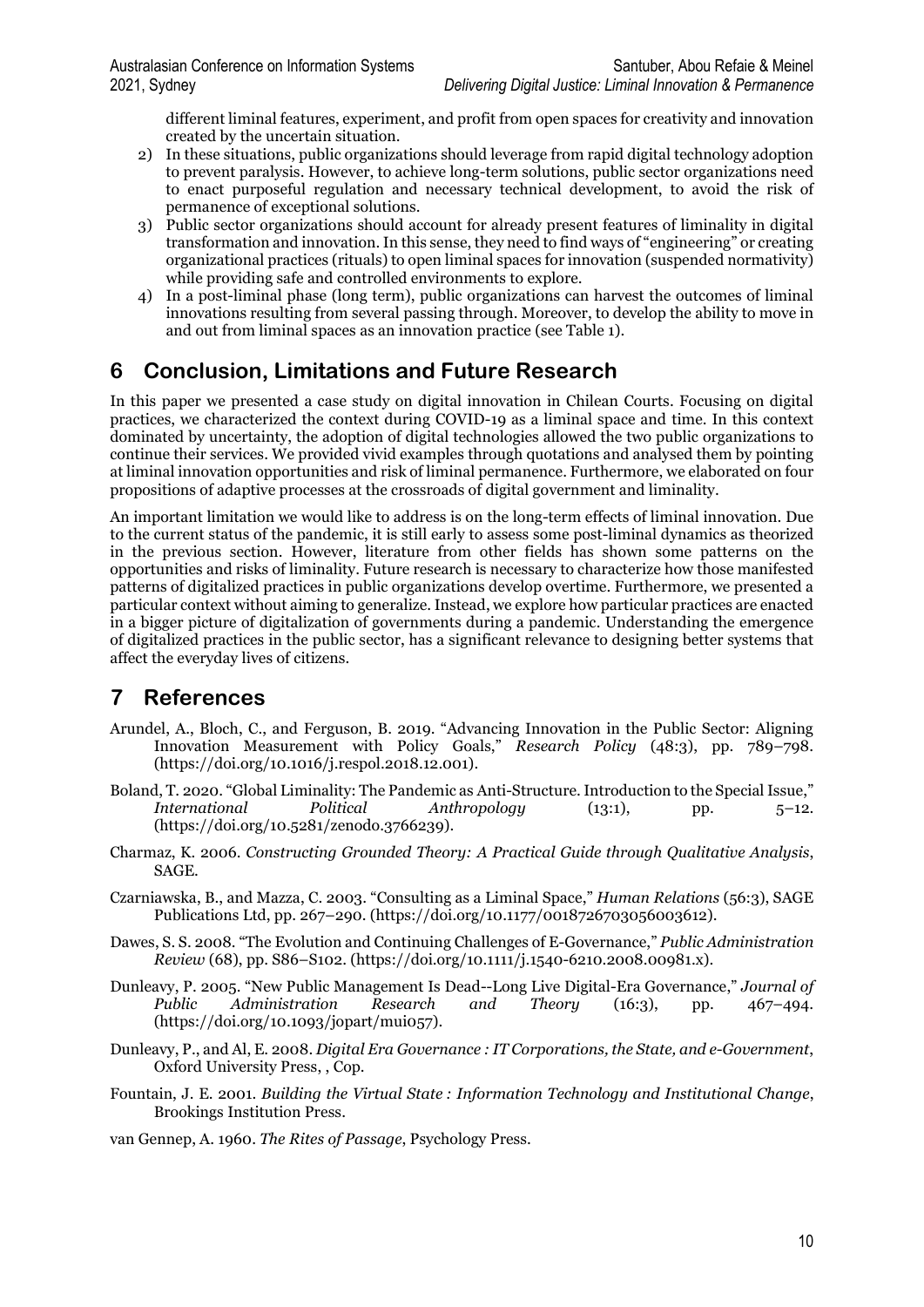- Greco, M., and Stenner, P. 2017. "From Paradox to Pattern Shift: Conceptualising Liminal Hotspots and<br>Their Affective Dynamics:." Theory & Psychology. Dynamics:," *Theory & Psychology.* (https://doi.org/10.1177/0959354317693120).
- Horvath, A. 2013. *Modernism and Charisma*, Modernism And..., Palgrave Macmillan UK. (https://doi.org/10.1057/9781137277862).
- Maron, A. 2021. "Public Service, Private Delivery: Service Workers and the Negotiation of Blurred Boundaries in a Neoliberal State," *Work, Employment and Society*, SAGE Publications Ltd, p. 09500170211001272. (https://doi.org/10.1177/09500170211001272).
- Meijer, A., and Bekkers, V. 2015. "A Metatheory of E-Government: Creating Some Order in a Fragmented Research Field," *Government Information Quarterly* (32:3), pp. 237–245. (https://doi.org/10.1016/j.giq.2015.04.006).
- Mergel, I., Edelmann, N., and Haug, N. 2019. "Defining Digital Transformation: Results from Expert<br>Interviews," Government Information Ouarterly (36:4), p. 101385. Government Information Quarterly (36:4), p. 101385. (https://doi.org/10.1016/j.giq.2019.06.002).
- Mertens, M. 2018. "Liminal Innovation Practices: Questioning Three Common Assumptions in Responsible Innovation," *Journal of Responsible Innovation* (5:3), pp. 280–298. (https://doi.org/10.1080/23299460.2018.1495031).
- Myers, M. D., and Newman, M. 2007. "The Qualitative Interview in IS Research: Examining the Craft," *Information and Organization* (17:1), Elsevier, pp. 2–26.
- "Oficina Judicial Virtual." (n.d.). (https://oficinajudicialvirtual.pjud.cl/indexN.php#, accessed April 28, 2021).
- Orlikowski, W. J., and Scott, S. V. 2021. "Liminal Innovation in Practice: Understanding the Reconfiguration of Digital Work in Crisis," *Information and Organization* (31:1), p. 100336. (https://doi.org/10.1016/j.infoandorg.2021.100336).
- Poder Judicial Chile. (n.d.). "Protocolo de Acceso a La Justicia de Personas Mayores," *Issuu*. (https://issuu.com/asuntosinternacionalescortesupremachile/docs/personas\_mayores, accessed May 3, 2021).
- Strauss, A., and Corbin, J. M. 1990. *Basics of Qualitative Research: Grounded Theory Procedures and Techniques*, Basics of Qualitative Research: Grounded Theory Procedures and Techniques, Thousand Oaks, CA, US: Sage Publications, Inc, p. 270.
- Szakolczai, A. 2003. *Reflexive Historical Sociology*, Routledge. (https://doi.org/10.4324/9780203193617).
- Szakolczai, Á. 2017. "Permanent (Trickster) Liminality: The Reasons of the Heart and of the Mind:," *Theory & Psychology*. (https://doi.org/10.1177/0959354317694095).
- Thomassen, B. 2009. "The Uses and Meaning of Liminality," *International Political Anthropology* (2:1), Ficino Publications, pp. 5–28.
- Turner, V. W. 1974. *The Ritual Process: Structure and Anti-Structure*, Penguin Books Limited.
- Urquhart, C. 2012. *Grounded Theory for Qualitative Research: A Practical Guide*, (1st Edition.), Los Angeles, Calif. ; London: SAGE Publications Ltd.
- Vial, G. 2019. "Understanding Digital Transformation: A Review and a Research Agenda," *The Journal of Strategic Information Systems* (28:2), pp. 118–144. (https://doi.org/10.1016/j.jsis.2019.01.003).
- Yildiz, M. 2007. "E-Government Research: Reviewing the Literature, Limitations, and Ways Forward," *Government Information Quarterly* (24:3), pp. 646–665. (https://doi.org/10.1016/j.giq.2007.01.002).
- Yin, R. K. 2008. *Case Study Research: Design and Methods*, (Fourth Edition.), Los Angeles, Calif: Sage Publications Ltd.